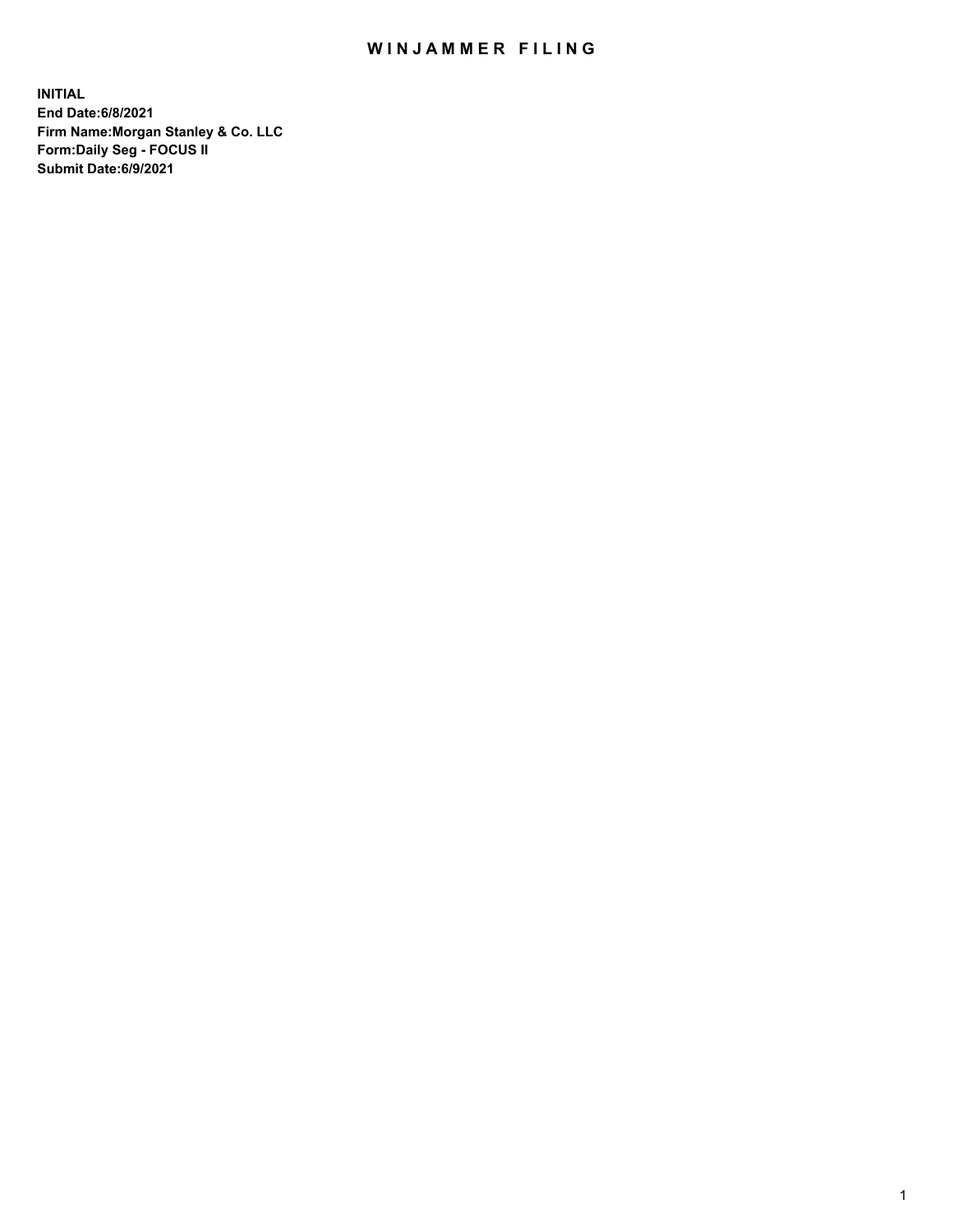**INITIAL End Date:6/8/2021 Firm Name:Morgan Stanley & Co. LLC Form:Daily Seg - FOCUS II Submit Date:6/9/2021 Daily Segregation - Cover Page**

| Name of Company                                                                                                                                                                                                                                                                                                                | Morgan Stanley & Co. LLC                                   |
|--------------------------------------------------------------------------------------------------------------------------------------------------------------------------------------------------------------------------------------------------------------------------------------------------------------------------------|------------------------------------------------------------|
| <b>Contact Name</b>                                                                                                                                                                                                                                                                                                            | <b>Ikram Shah</b>                                          |
| <b>Contact Phone Number</b>                                                                                                                                                                                                                                                                                                    | 212-276-0963                                               |
| <b>Contact Email Address</b>                                                                                                                                                                                                                                                                                                   | lkram.shah@morganstanley.com                               |
| FCM's Customer Segregated Funds Residual Interest Target (choose one):<br>a. Minimum dollar amount: ; or<br>b. Minimum percentage of customer segregated funds required:% ; or<br>c. Dollar amount range between: and; or<br>d. Percentage range of customer segregated funds required between:% and%.                         | 235,000,000<br><u>0</u><br><u>00</u><br>0 <sup>0</sup>     |
| FCM's Customer Secured Amount Funds Residual Interest Target (choose one):<br>a. Minimum dollar amount: ; or<br>b. Minimum percentage of customer secured funds required:%; or<br>c. Dollar amount range between: and; or<br>d. Percentage range of customer secured funds required between:% and%.                            | 140,000,000<br><u>0</u><br><u>0 0</u><br>0 Q               |
| FCM's Cleared Swaps Customer Collateral Residual Interest Target (choose one):<br>a. Minimum dollar amount: ; or<br>b. Minimum percentage of cleared swaps customer collateral required:% ; or<br>c. Dollar amount range between: and; or<br>d. Percentage range of cleared swaps customer collateral required between:% and%. | 92,000,000<br><u>0</u><br>0 <sup>0</sup><br>0 <sub>0</sub> |

Attach supporting documents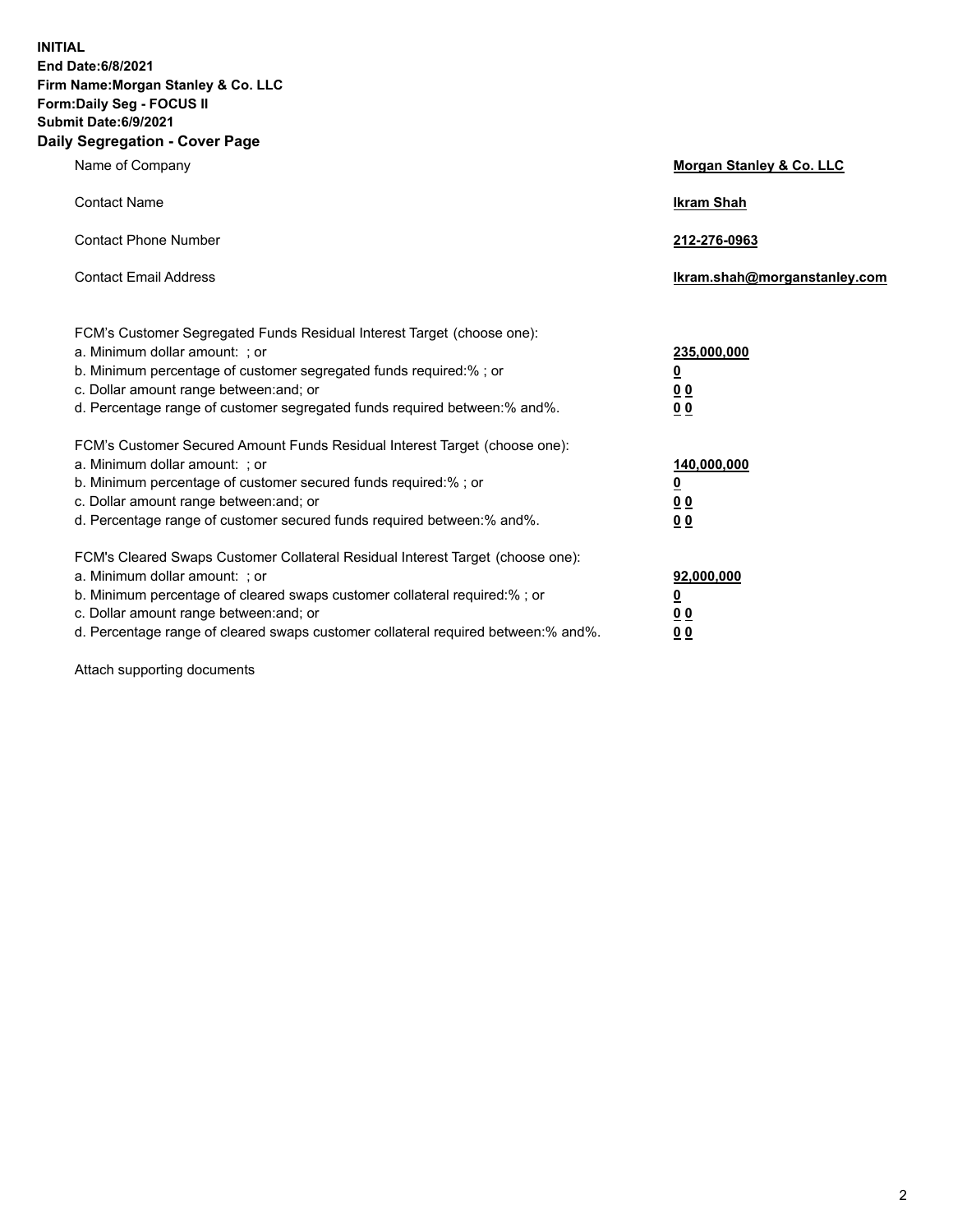## **INITIAL End Date:6/8/2021 Firm Name:Morgan Stanley & Co. LLC Form:Daily Seg - FOCUS II Submit Date:6/9/2021 Daily Segregation - Secured Amounts** Foreign Futures and Foreign Options Secured Amounts Amount required to be set aside pursuant to law, rule or regulation of a foreign government or a rule of a self-regulatory organization authorized thereunder 1. Net ledger balance - Foreign Futures and Foreign Option Trading - All Customers A. Cash **4,363,416,651** [7315] B. Securities (at market) **2,179,146,078** [7317] 2. Net unrealized profit (loss) in open futures contracts traded on a foreign board of trade **1,324,553,910** [7325] 3. Exchange traded options a. Market value of open option contracts purchased on a foreign board of trade **31,762,697** [7335] b. Market value of open contracts granted (sold) on a foreign board of trade **-22,537,561** [7337] 4. Net equity (deficit) (add lines 1. 2. and 3.) **7,876,341,775** [7345] 5. Account liquidating to a deficit and account with a debit balances - gross amount **34,982,452** [7351] Less: amount offset by customer owned securities **-34,807,211** [7352] **175,241** [7354] 6. Amount required to be set aside as the secured amount - Net Liquidating Equity Method (add lines 4 and 5) 7. Greater of amount required to be set aside pursuant to foreign jurisdiction (above) or line 6. FUNDS DEPOSITED IN SEPARATE REGULATION 30.7 ACCOUNTS 1. Cash in banks A. Banks located in the United States **502,249,908** [7500] B. Other banks qualified under Regulation 30.7 **480,268,373** [7520] **982,518,281** 2. Securities A. In safekeeping with banks located in the United States **586,216,720** [7540] B. In safekeeping with other banks qualified under Regulation 30.7 **42,963,897** [7560] **629,180,617** 3. Equities with registered futures commission merchants A. Cash **17,109,275** [7580] B. Securities **0** [7590] C. Unrealized gain (loss) on open futures contracts **5,238,622** [7600] D. Value of long option contracts **0** [7610] E. Value of short option contracts **0** [7615] **22,347,897** [7620] 4. Amounts held by clearing organizations of foreign boards of trade A. Cash **0** [7640] B. Securities **0** [7650] C. Amount due to (from) clearing organization - daily variation **0** [7660] D. Value of long option contracts **0** [7670] E. Value of short option contracts **0** [7675] **0** [7680] 5. Amounts held by members of foreign boards of trade A. Cash **3,581,689,065** [7700] B. Securities **1,549,965,460** [7710] C. Unrealized gain (loss) on open futures contracts **1,319,315,288** [7720]

- D. Value of long option contracts **31,762,697** [7730]
- E. Value of short option contracts **-22,537,561** [7735] **6,460,194,949**
- 6. Amounts with other depositories designated by a foreign board of trade **0** [7760]
- 7. Segregated funds on hand **0** [7765]
- 8. Total funds in separate section 30.7 accounts **8,094,241,744** [7770]
- 9. Excess (deficiency) Set Aside for Secured Amount (subtract line 7 Secured Statement Page 1 from Line 8)
- 10. Management Target Amount for Excess funds in separate section 30.7 accounts **140,000,000** [7780]
- 11. Excess (deficiency) funds in separate 30.7 accounts over (under) Management Target **77,724,728** [7785]

**0** [7305]

**7,876,517,016** [7355]

## **7,876,517,016** [7360]

[7530]

[7570]

[7740] **217,724,728** [7380]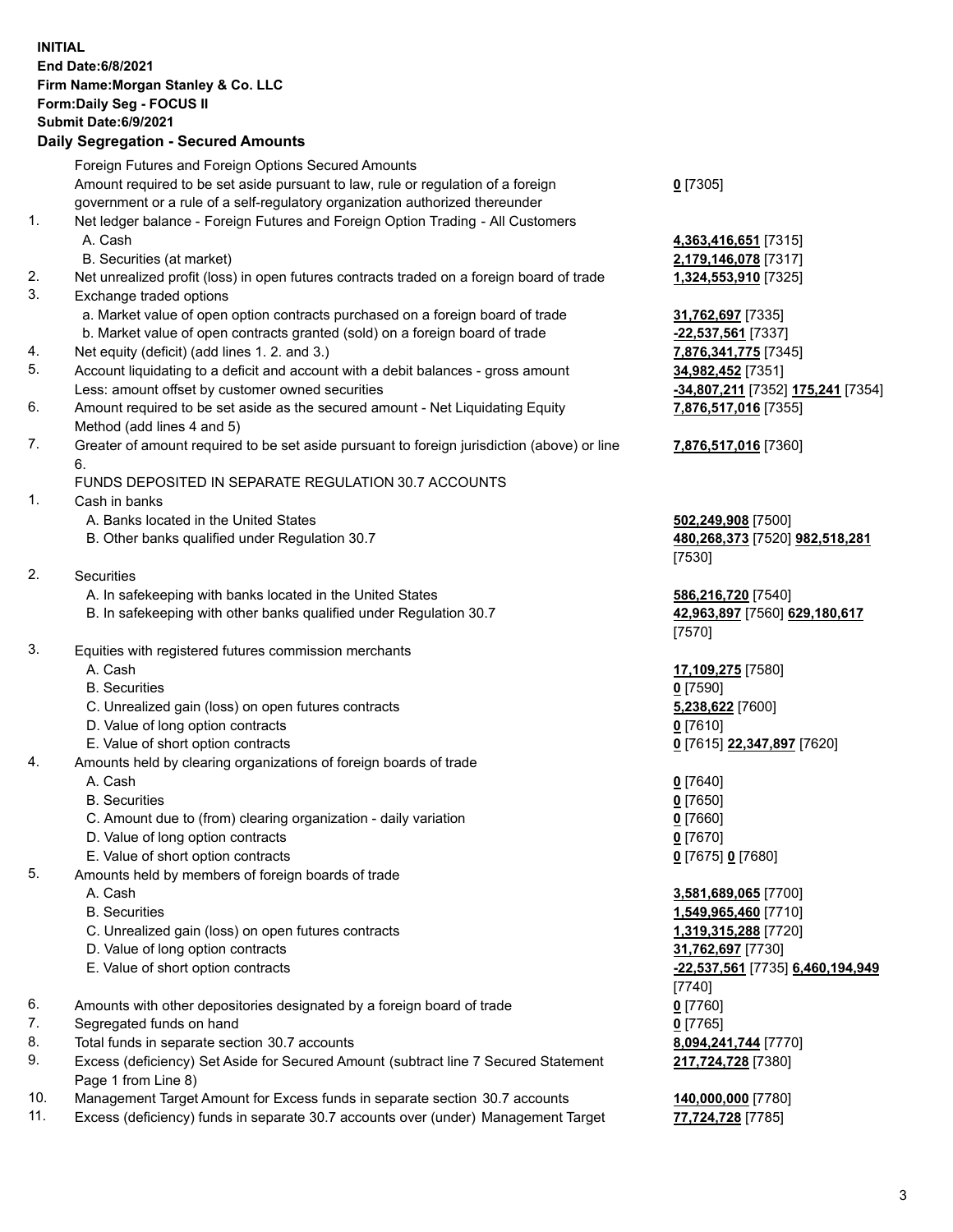|     | <b>INITIAL</b><br>End Date: 6/8/2021<br>Firm Name: Morgan Stanley & Co. LLC<br>Form: Daily Seg - FOCUS II<br><b>Submit Date:6/9/2021</b><br>Daily Segregation - Segregation Statement |                               |
|-----|---------------------------------------------------------------------------------------------------------------------------------------------------------------------------------------|-------------------------------|
|     | SEGREGATION REQUIREMENTS(Section 4d(2) of the CEAct)                                                                                                                                  |                               |
| 1.  | Net ledger balance                                                                                                                                                                    |                               |
|     | A. Cash                                                                                                                                                                               | 11,599,422,499 [7010]         |
|     | B. Securities (at market)                                                                                                                                                             | 8,145,142,542 [7020]          |
| 2.  | Net unrealized profit (loss) in open futures contracts traded on a contract market                                                                                                    | 5,502,458,186 [7030]          |
| 3.  | Exchange traded options                                                                                                                                                               |                               |
|     | A. Add market value of open option contracts purchased on a contract market                                                                                                           | 955,668,221 [7032]            |
|     | B. Deduct market value of open option contracts granted (sold) on a contract market                                                                                                   | 432,133,465 [7033]            |
| 4.  | Net equity (deficit) (add lines 1, 2 and 3)                                                                                                                                           | 25,770,557,983 [7040]         |
| 5.  | Accounts liquidating to a deficit and accounts with                                                                                                                                   |                               |
|     | debit balances - gross amount                                                                                                                                                         | 263,472,073 [7045]            |
|     | Less: amount offset by customer securities                                                                                                                                            | -261,013,337 [7047] 2,458,736 |
|     |                                                                                                                                                                                       | [7050]                        |
| 6.  | Amount required to be segregated (add lines 4 and 5)                                                                                                                                  | 25,773,016,719 [7060]         |
|     | FUNDS IN SEGREGATED ACCOUNTS                                                                                                                                                          |                               |
| 7.  | Deposited in segregated funds bank accounts                                                                                                                                           |                               |
|     | A. Cash                                                                                                                                                                               | 3,058,842,940 [7070]          |
|     | B. Securities representing investments of customers' funds (at market)                                                                                                                | $0$ [7080]                    |
|     | C. Securities held for particular customers or option customers in lieu of cash (at                                                                                                   | 2,717,250,153 [7090]          |
|     | market)                                                                                                                                                                               |                               |
| 8.  | Margins on deposit with derivatives clearing organizations of contract markets                                                                                                        |                               |
|     | A. Cash                                                                                                                                                                               | 14,449,069,841 [7100]         |
|     | B. Securities representing investments of customers' funds (at market)                                                                                                                | $0$ [7110]                    |
|     | C. Securities held for particular customers or option customers in lieu of cash (at                                                                                                   | 4,915,369,939 [7120]          |
|     | market)                                                                                                                                                                               |                               |
| 9.  | Net settlement from (to) derivatives clearing organizations of contract markets                                                                                                       | -25,436,943 [7130]            |
| 10. | Exchange traded options                                                                                                                                                               |                               |
|     | A. Value of open long option contracts                                                                                                                                                | 955,668,221 [7132]            |
|     | B. Value of open short option contracts                                                                                                                                               | 432,133,465 [7133]            |
| 11. | Net equities with other FCMs                                                                                                                                                          |                               |
|     | A. Net liquidating equity                                                                                                                                                             | 9,732,352 [7140]              |
|     | B. Securities representing investments of customers' funds (at market)                                                                                                                | $0$ [7160]                    |
|     | C. Securities held for particular customers or option customers in lieu of cash (at<br>market)                                                                                        | $0$ [7170]                    |
| 12. | Segregated funds on hand                                                                                                                                                              | 512,522,450 [7150]            |
| 13. | Total amount in segregation (add lines 7 through 12)                                                                                                                                  | 26,160,885,488 [7180]         |
| 14. | Excess (deficiency) funds in segregation (subtract line 6 from line 13)                                                                                                               | 387,868,769 [7190]            |
|     |                                                                                                                                                                                       |                               |

15. Management Target Amount for Excess funds in segregation<br>16. Excess (deficiency) funds in segregation over (under) Management Target Amount 152,868,769 [7198] Excess (deficiency) funds in segregation over (under) Management Target Amount Excess

**152,868,769** [7198]